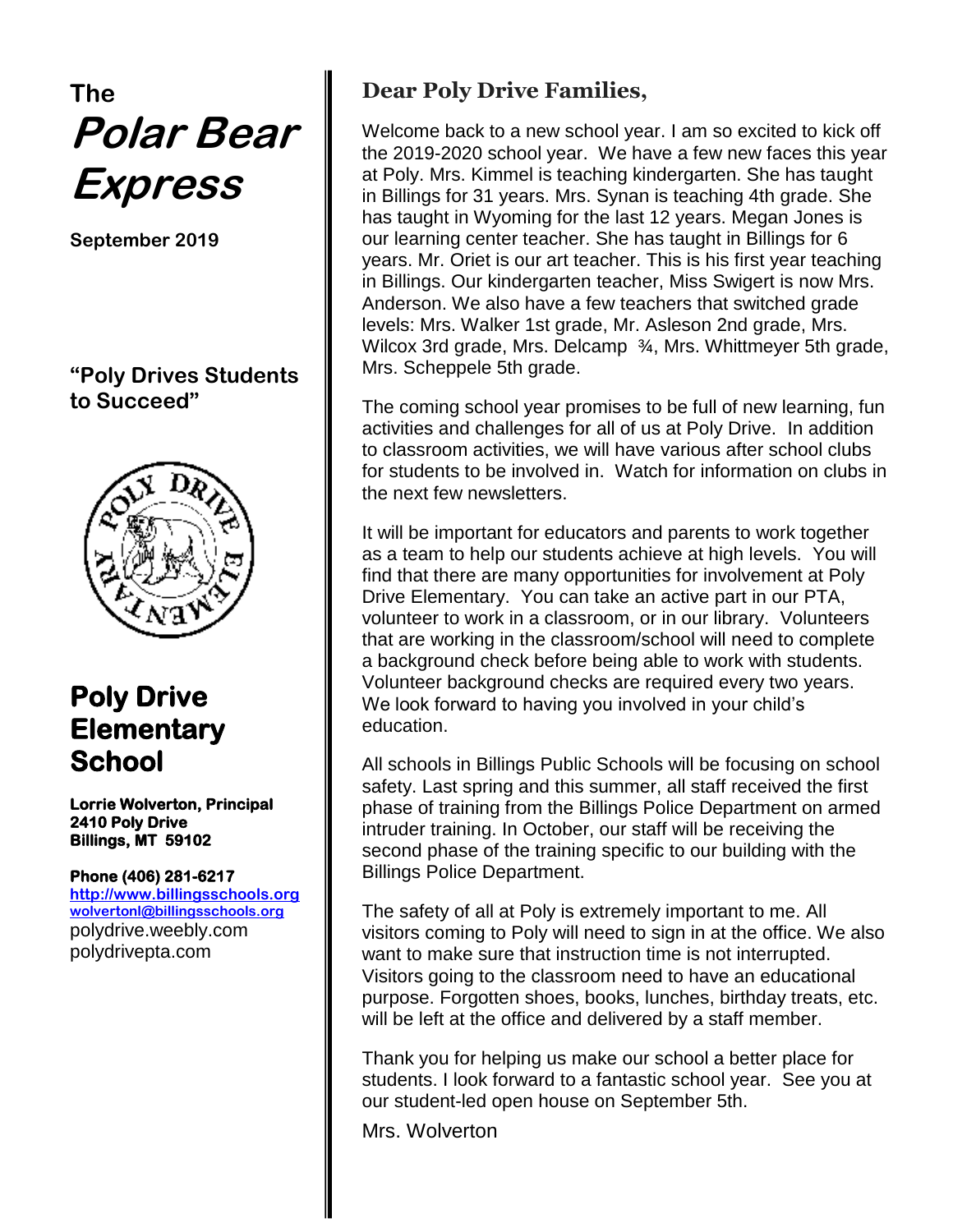

*Birthday Treats and Special Occasions*

Birthdays and special occasions can be acknowledged in the classrooms. A reasonable treat for each member of the class, passed out at the teacher's discretion, is acceptable. Please do not plan activities or events that would be disruptive to the learning process. Examples are balloons or flowers being delivered or limousines dropping off or picking up students at the school.

**To avoid hurt feelings, we ask that you send invitations for parties directly to the homes rather than distributing them at school.** A school directory published by the PTA is available with PTA membership and contains the phone numbers and addresses of Poly Drive families that have given permission for this information to be included. Otherwise the school is unable to release this information to anyone who asks.



Please stop by the school with your child/children between 6:00-7:00 on Thursday evening for our student-led open house. Students will be showing & telling parents about special things in their classrooms.

Kona Ice will have their truck set up in the front parking lot. They will have shaved ice treats available for purchase during the evening ( 9oz for \$2, 12oz for \$3, 16oz for \$4.) Part of the proceeds will be given back to the school.



You are always welcome to join your child for lunch! An adult lunch cost \$3.50.

| Kindergarten          | 11:00-11:35 |
|-----------------------|-------------|
| 1 <sup>st</sup> Grade | 11:30-12:05 |
| 2 <sup>nd</sup> Grade | 11:15-11:50 |
| 3rd Grade             | 12:00-12:05 |
| 4 <sup>th</sup> Grade | 12:10-12:55 |
| 5 <sup>th</sup> Grade | 11:45-12:20 |



Please Excuse Sorry  $M_{\rm P}$ MANNERS ARE A TRUE REFLECTION OF OUR CHARACTER...

### *Poly Drive Manners of the Month*

Each school week Poly Drive focuses on practicing a common social manner. These manners will be shared in each newsletter.

#### **September**

 $\sqrt{ }$  Use please, thank you, and excuse me frequently  $\sqrt{\phantom{a}}$  Keep hands and feet to self (avoid pushing, shoving, hitting…)  $\sqrt{\phantom{a}}$  Use appropriate assembly manners  $\sqrt{ }$  Wait your turn and include others



# *SCHOOL CALENDAR*

#### **September**

- 2 No School, Labor Day
- 5 Open House, 6:00-7:00
- 10 PTA meeting, 3:15
- 13 School Picture Day

#### **October**

17-18 No School, PIR Days